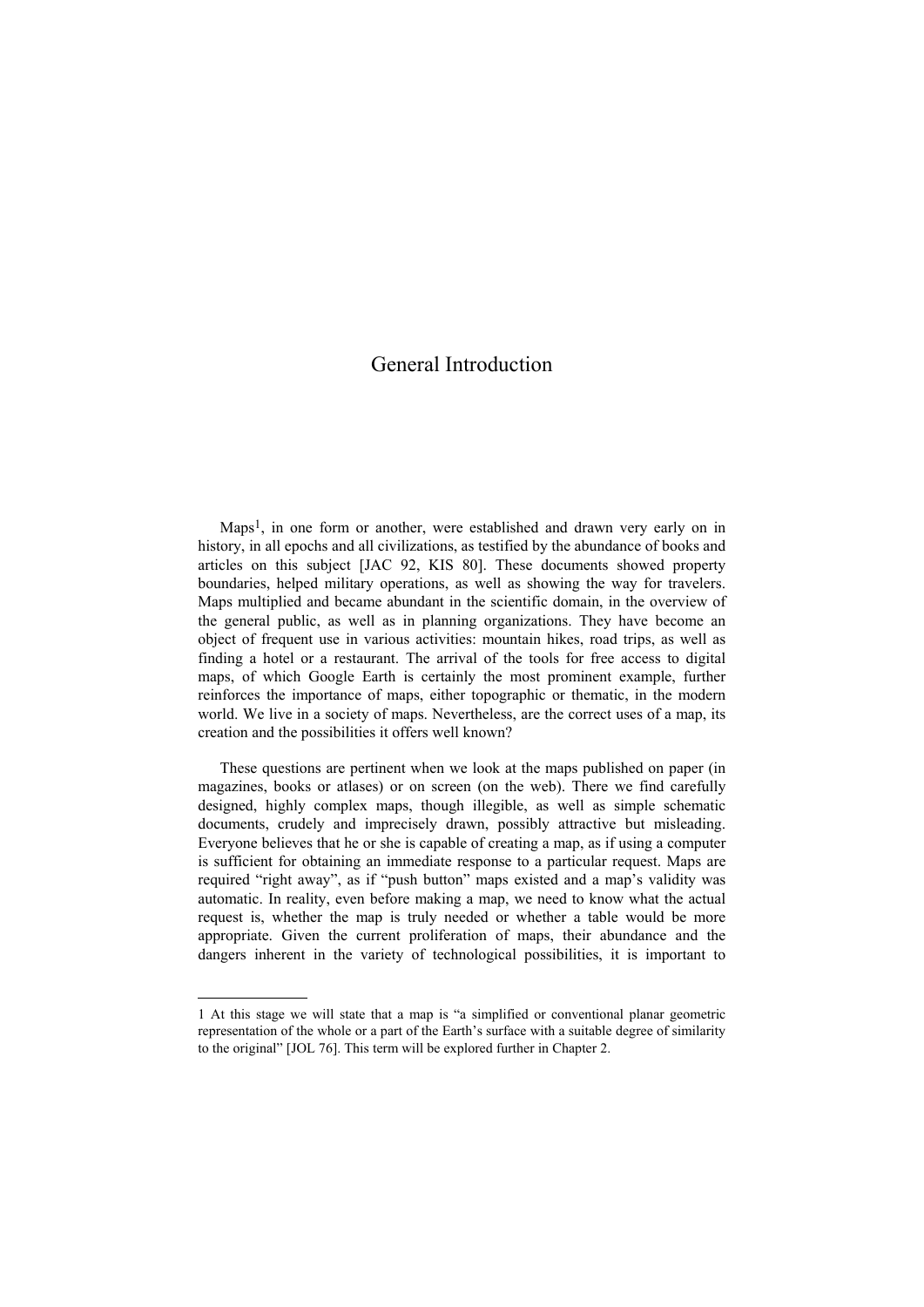## xx Thematic Cartography 1

 $\overline{a}$ 

carefully determine the necessary mapmaking route, in order to put cartography2 into a more strict, rigorous setting and to produce a reliable document. This leads us to considering cartography and maps in a new light and to proposing a novel approach, after having identified new objectives.

*The approach presented in this book utilizes cartographic reasoning, which puts mapmaking within a larger experimental scientific approach.* A map is no longer a document produced in an isolated fashion, simply for illustration. It is a constructed image incorporated into a larger study, which at a given point of its development warrants the production of a map. It is therefore necessary to explain the context which justifies the map, to know its intended recipient in order to determine the theoretical and contextual elements on which the production of the map will hinge and based on which further choices will be made. The cartographic reasoning is meant to instruct us how to "dissect" a map request, in order to ascertain which questions to ask and what range of answers to offer. In fact, there is no unique answer for each request: "*the Map*" *does not exist*. Among others, there are solutions that produce maps more appropriate to a given purpose.

This reasoning provides a loose guide, which can incorporate changes, both conceptual and technical. Making a map by "clicking" a computer mouse may produce an image, whose quality or reliability cannot be certain: inaccurate data and improper processing do not produce correct maps. Wrong signs, inadequate representation modes will not yield accurate, meaningful information. Making a map based on cartographic reasoning allows us, however, to recreate an image whose elements can all be justified and explained and whose quality is assured. It produces a document which the recipients can use for deliberations, for asking and answering questions without worrying about the validity of the initial information. In order to achieve this, the map's author should be familiar with the readers' interests, objectives and capabilities.

From this point of view, a map is not a simple illustration accompanying a text because for most it is more pleasant to look at than a table. Depending on the context, it becomes a tool for deliberation or research, a "revealer" of hidden structures, or a supporting document, allowing partners to have concrete discussions. Nevertheless, we should not forget that regardless of its context, a map is always the result of at least a *minimum amount of research*: even for an illustration, we need to have some knowledge concerning the thematic phenomena represented and the locations in question. This presupposes a certain amount of

<sup>2</sup> Here cartography is defined as "the set of scientific, artistic and technological studies and operations starting from the results of direct observations or the use of documentation with the aim of creating maps, plans and other modes of expression, as well as their usage" [JOL 76]. This term will also be clarified in Chapter 2.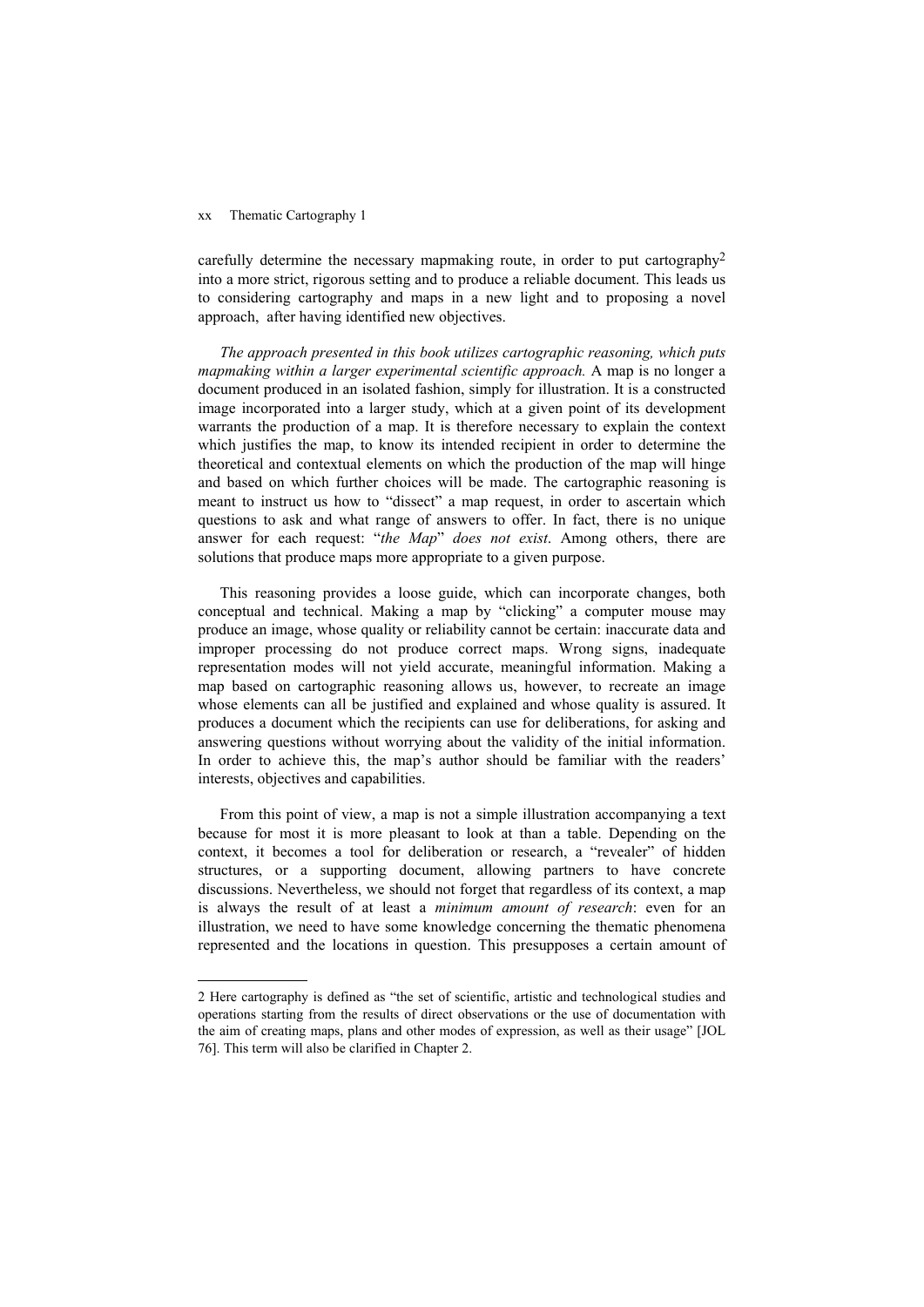preliminary study. It is based on this knowledge that a map can be established and can fulfill its multiple functions. Indeed, while preserving its initial function of locating observable spatial phenomena, the map also acquired the function of locating the characteristics which are invisible and which underlie these spatial phenomena both in structure and process. *The map becomes, therefore, a tool for discovery, and cartography becomes a discipline of localizing the invisible.* 

*This work on thematic cartography thus provides a guide to making a map, such that the map fits the requirements which originated its production, be it in the framework of a hypothesis in a study or the work of a consultant office. Although work conditions may differ, the basic principles are the same, and the guiding thread is identical, since a map is always produced via a succession of very particular stages.* 

An important point, which we will emphasize, is the dynamic component of cartography, which manifests itself throughout production stages that include all the transformations. We cannot proceed from the Earth to the map without transforming the elements present on the Earth and those depicted on the map. We will show that a map is the result of a series of transformations, each of which plays a specific role and requires a particular field of expertise. No longer can a map be designed by the two classical co-authors – the cartographer and the thematician. It needs the expertise of geomaticians, computer scientists, mathematicians and semioticians, which has its positives and negatives. On the one hand, because of the diversity of the domains which come into cartography, and the proliferation of experts or amateurs who consider themselves cartographers, a certain confusion is created, which considerably damages the final product, the map. On the other hand, the cartographic discipline is constantly expanding thanks to the contributions of the related disciplines and is gradually turning into what is currently called "geovisualization".

Irrespective of the name given to the discipline, a map must be useful and serve a purpose. It is no secret that a map is not always legible and reliable: being overloaded or badly drawn (lines too thick or too thin, for instance), it is not useful. A map should be of good quality and should present accurate information. Like any science, cartography must follow deontology rules. This is especially sensible today, when maps are circulated on the Web, mutually enriching each other, subject to their original quality.

In the three volumes of this book, the various transformations leading to the production of the map will be discussed sequentially.

Volume 1 contains the stages and the expertise necessary for the production of any thematic map. The content is standard, but as mentioned above, the approach is